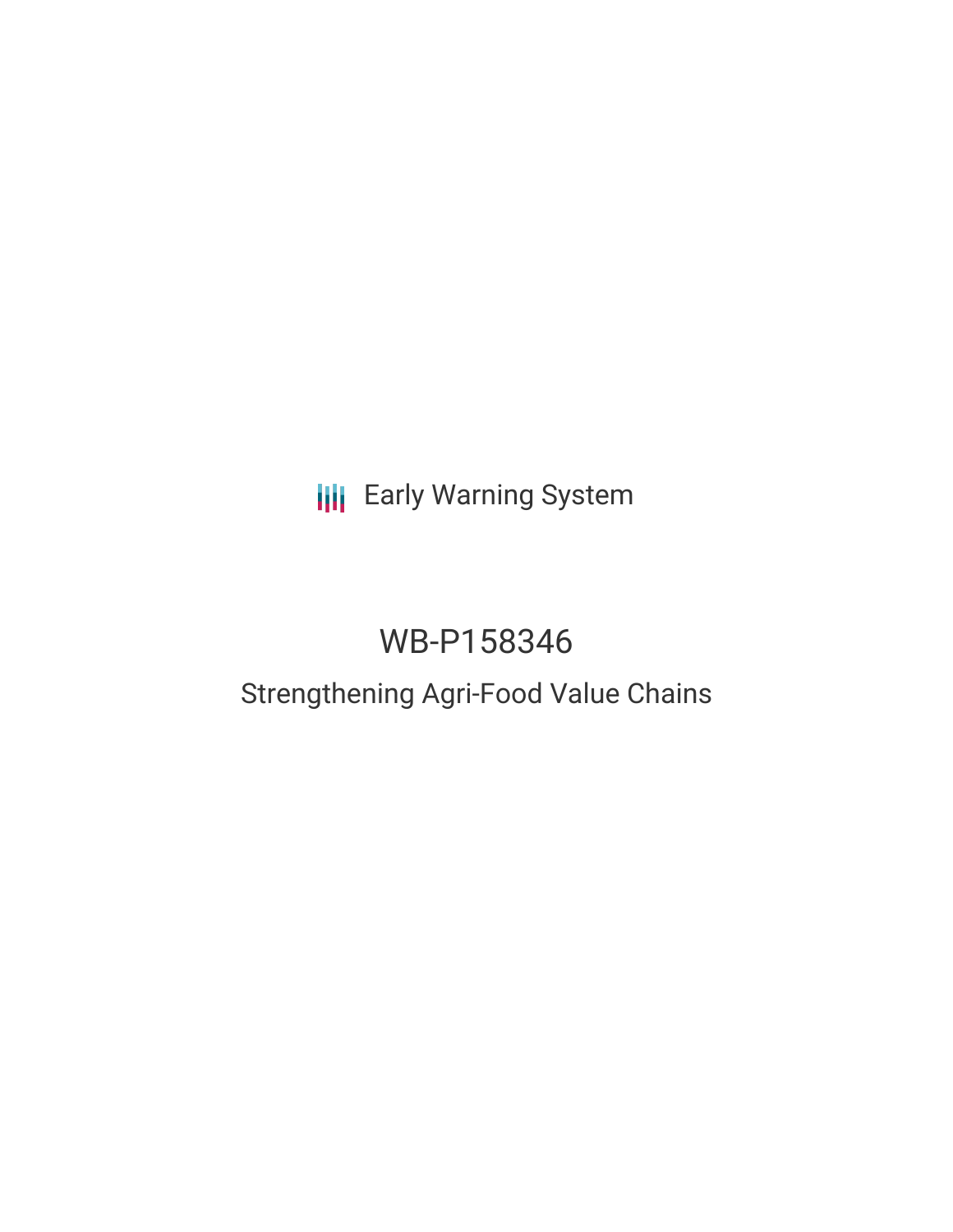

# **Quick Facts**

| <b>Countries</b>               | Morocco                                           |
|--------------------------------|---------------------------------------------------|
| <b>Financial Institutions</b>  | World Bank (WB)                                   |
| <b>Status</b>                  | Active                                            |
| <b>Bank Risk Rating</b>        | B                                                 |
| <b>Voting Date</b>             | 2017-12-20                                        |
| <b>Borrower</b>                | Government of Morocco                             |
| <b>Sectors</b>                 | Agriculture and Forestry, Climate and Environment |
| <b>Investment Type(s)</b>      | Loan                                              |
| <b>Investment Amount (USD)</b> | \$200.00 million                                  |
| <b>Project Cost (USD)</b>      | \$200.00 million                                  |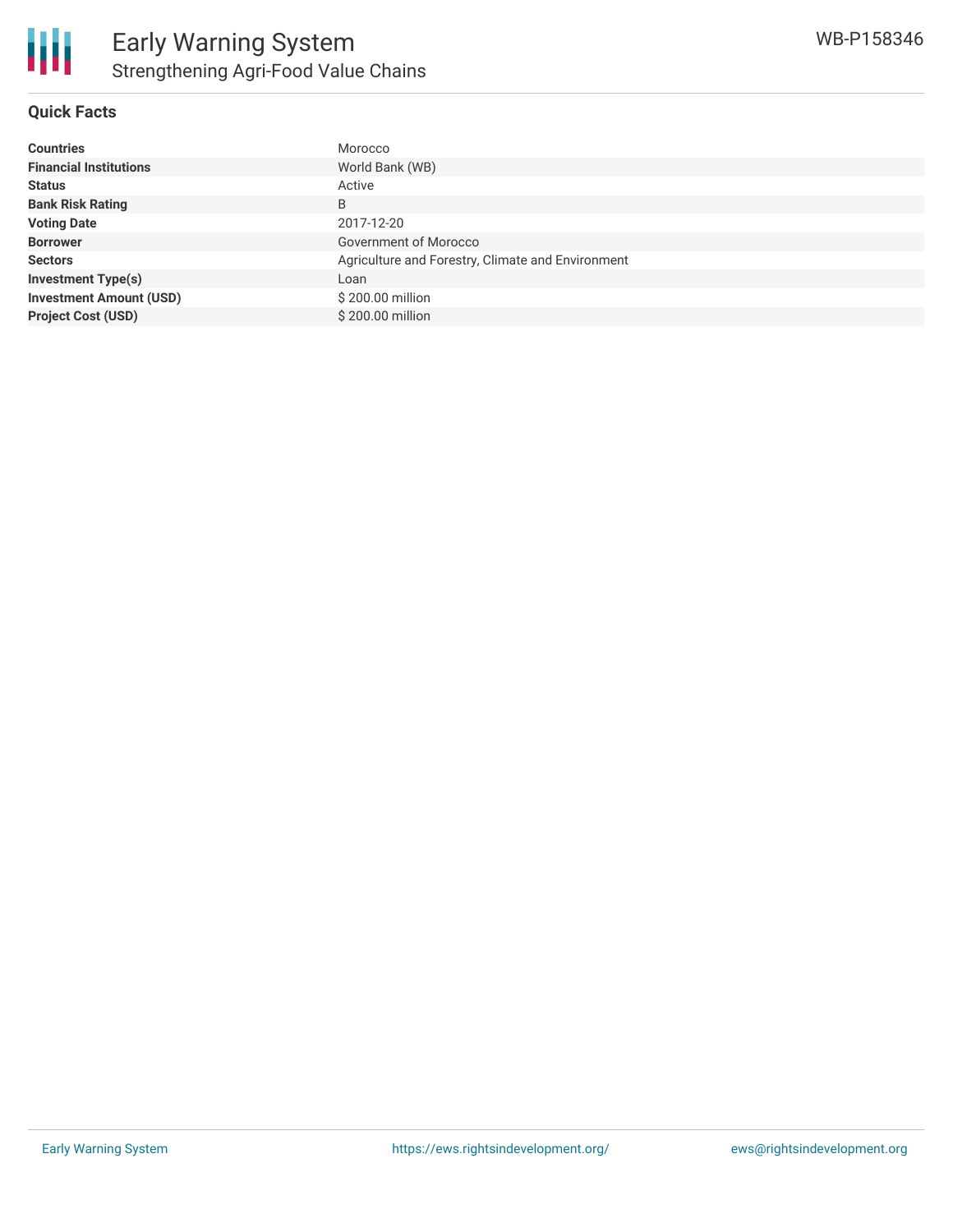

# **Project Description**

This program enables small farmers, small and medium-sized enterprises, and the broader agribusiness sector to access markets with high quality products of selected agri-food value-chains, while increasing their resilience to climate variability in the Program areas. The proposed Program would thereby support the achievement of the Plan Maroc Vert's higher level objective of transforming the agri-food sector into a stable and sustainable source of growth and inclusive economic development.

The program has 3 results areas:

- 1. **Inclusion in value-chains and market access.** The Program would aim at improving coordination along selected value-chains (both horizontal and vertical coordination) with a specific focus on the inclusion of small farmers and SMEs in growing market segments, increasing the share of value-added for small farmers and SMEs, and facilitating access to new markets (domestically and internationally).
- 2. **Improved Quality and Traceability.** The Program would aim at improving quality and traceability along selected value-chains to enable penetration into growing, high value market segments for both domestic markets and exports.
- 3. **Sustainability and Climate Resilience.** The Program would aim at supporting MAPM's efforts under the PMV (and the successor program after 2020) to accelerate the adoption of climate-smart and environmentally friendly practices in the agri-food sector.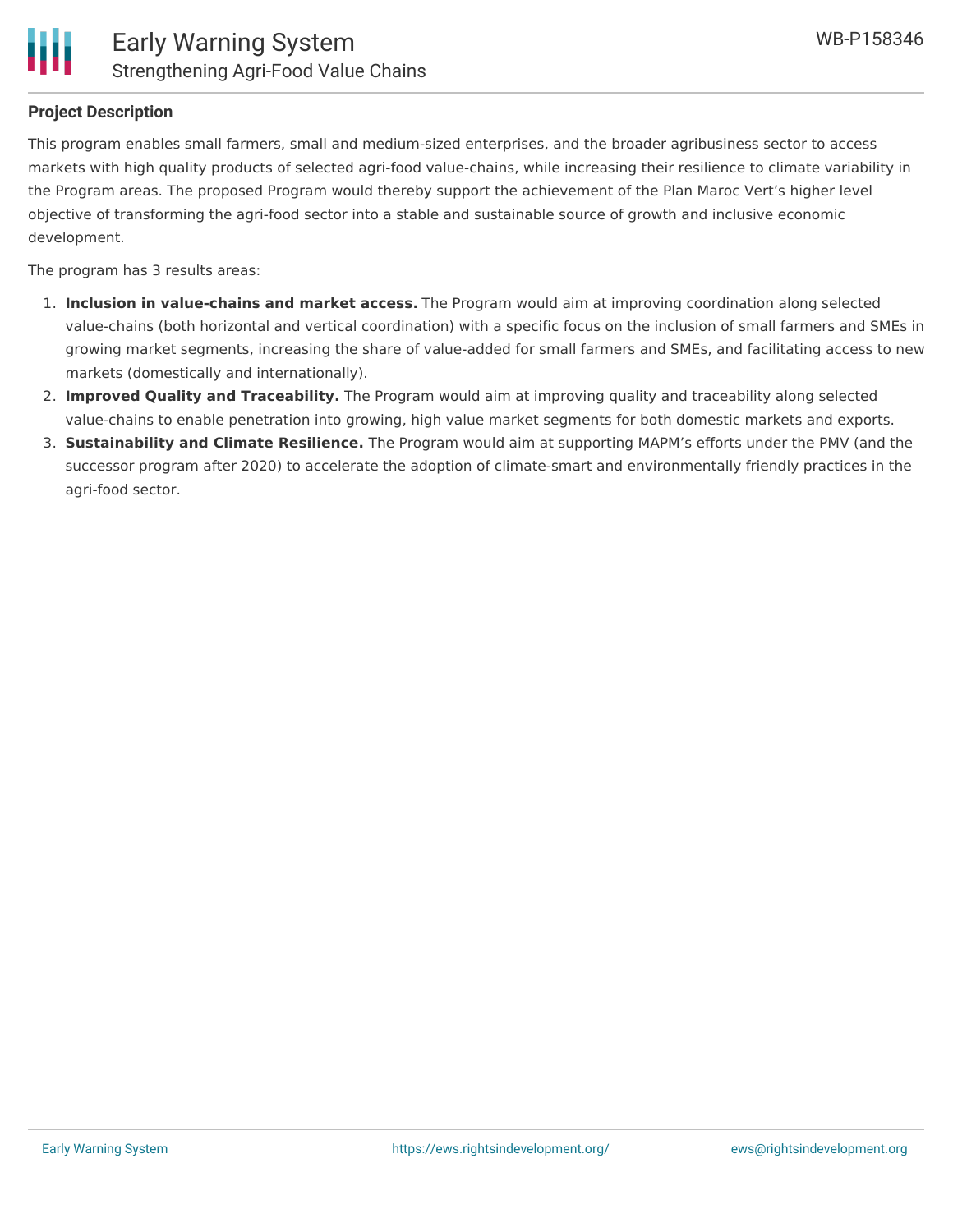

# **Investment Description**

World Bank (WB)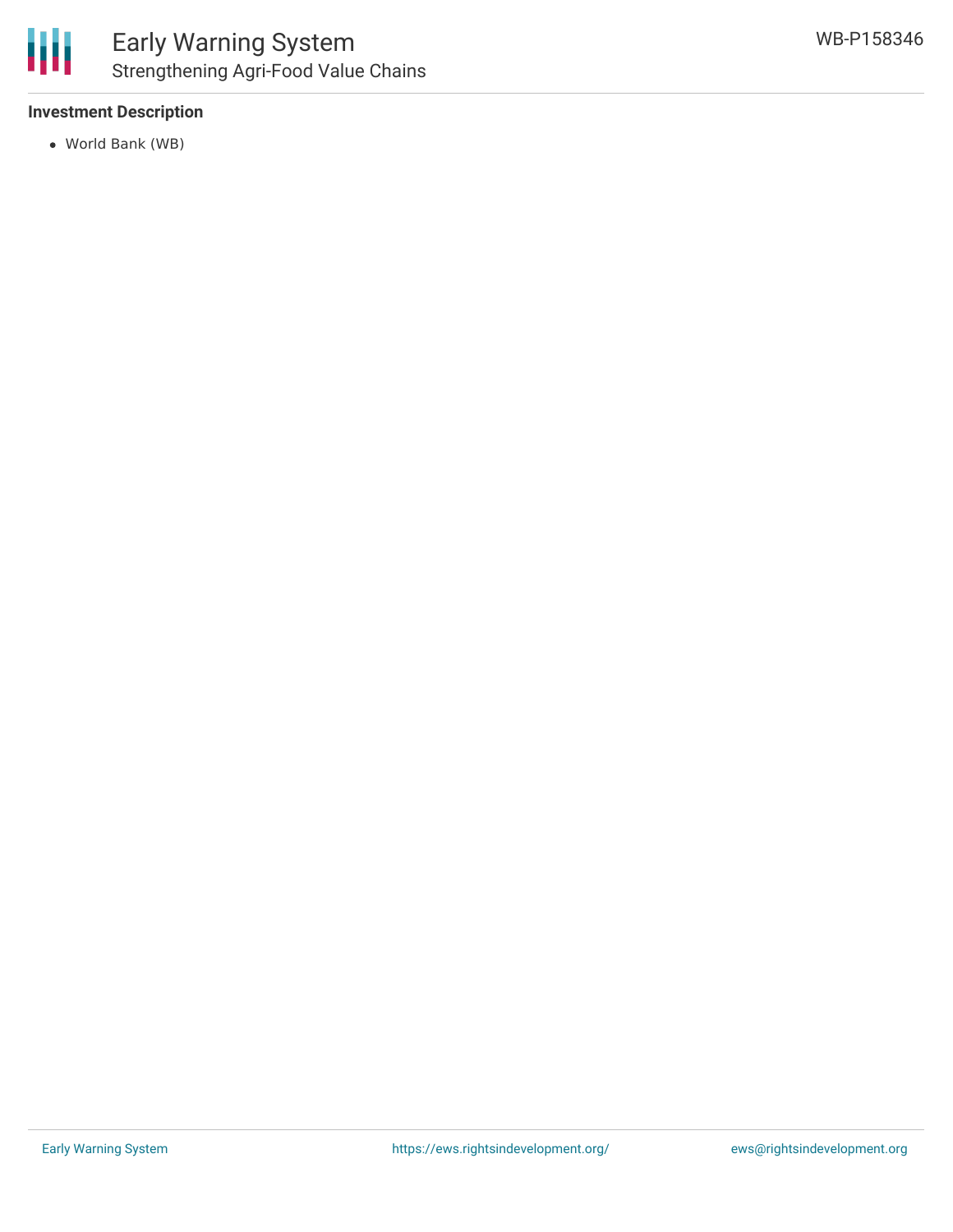

## **Contact Information**

The Ministry of Agriculture, Marine Fisheries, Rural Development, Water and Forests (MAPMDREF) Contact: Mr. Fehd Bouab Title: Finance Director Tel: +212 537 10 31 82 Email: [f.bouab@agriculture.gov.ma](mailto:f.bouab@agriculture.gov.ma)

#### **ACCOUNTABILITY MECHANISM OF WORLD BANK**

The World Bank Inspection Panel is the independent complaint mechanism and fact-finding body for people who believe they are likely to be, or have been, adversely affected by a World Bank-financed project. If you submit a complaint to the Inspection Panel, they may investigate to assess whether the World Bank is following its own policies and procedures for preventing harm to people or the environment. You can contact the Inspection Panel or submit a complaint by emailing ipanel@worldbank.org. You can learn more about the Inspection Panel and how to file a complaint at: http://ewebapps.worldbank.org/apps/ip/Pages/Home.aspx.